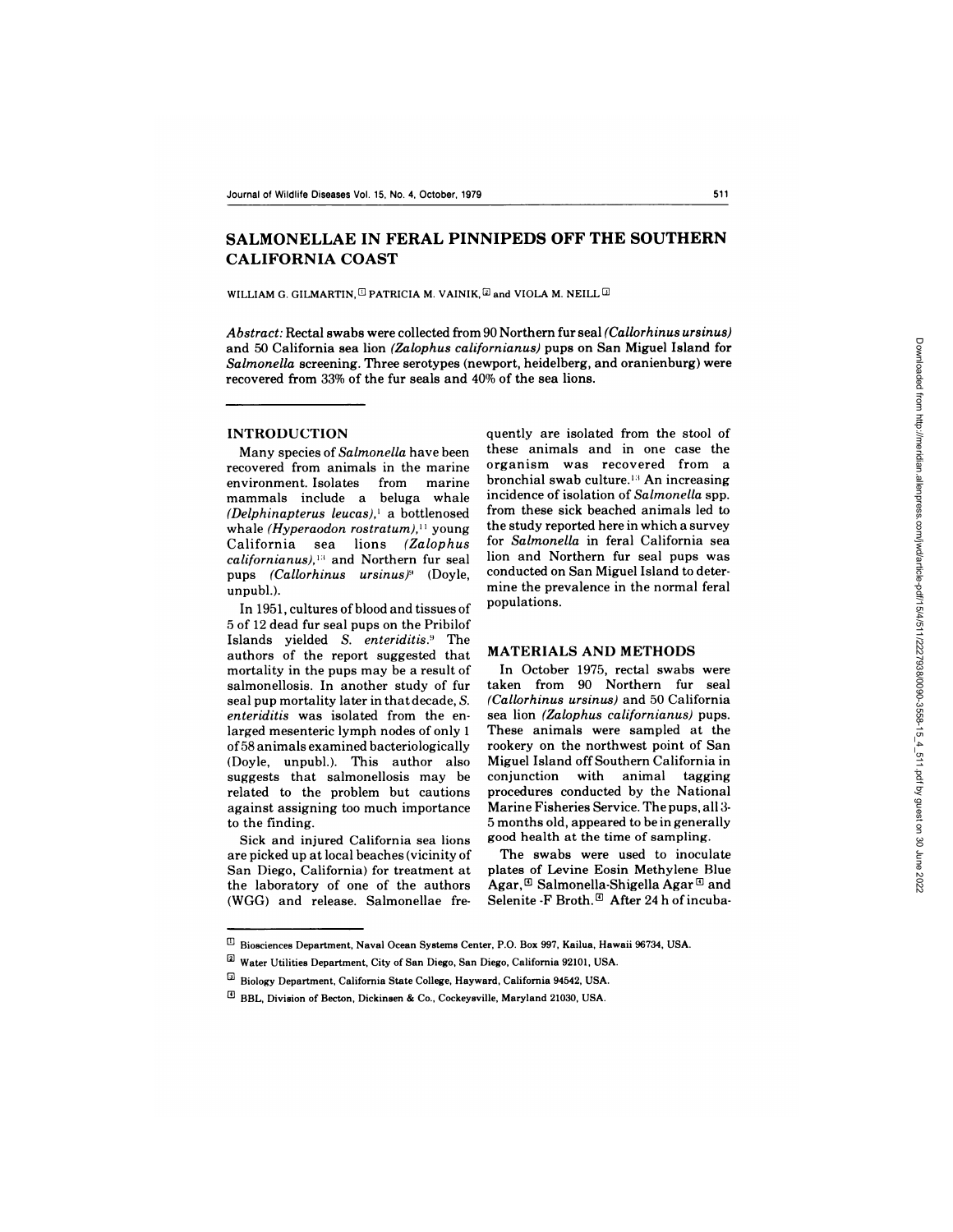tion the broth enrichments were streaked onto Salmonella-Shigella Agar plates. All plated media were examined after 24 h of incubation for colonies suggestive of non-lactose fermenters. Several of such colonies were selected from each plate and inoculated onto Christensen Urea Agar.  $\mathbb{E}$  All organisms giving a positive urease reaction were discarded. The urease negative cultures were further tested for bio-chemical activity on API $\overline{a}$  20 E test strips. Cultures showing typical salmonellae reaction patterns were selected and maintained on slants of Trypticase Soy Agar.<sup>[9]</sup>

Serological characterization with specific antisera<sup>®</sup> was performed using standard procedures.6 All organisms were grown on Trypticase Soy Agar $\mathbb{G}$ prior to typing for somatic antigens. These were subsequently passed through Motility Test Medium  $\mathbb{D}$  before inoculating a broth consisting of 1:1 Trypticase Soy Broth and Brain Heart Infusion Broth.  $\mathbb{G}$  This broth culture was then formalized to provide the antigen for flagellar typing.

The virulence of nine of the *Salmonella* isolates was determined in  $LD_{50}$  trials with seven-week-old Swiss Webster mice.  $LD_{50}$  titers were obtained using the method of Reed and Muench.'2 Spleen, liver, and intestinal contents were cultured from the mice that died.

#### **RESULTS AND DISCUSSION**

Three *Salmonella* serotypes were recovered in this investigation: *S. new port, S. oranienburg* and *S. heidelberg.* They were found in 40% of the California sea lion pups and 33% of the Northern fur seal pups as detailed in Table 1. In contrast to previous attempts at isolation from pinnipeds, these cultures were collected from apparently healthy animals rather than sick or dead pups. Thus prompting a question as to the virulence of the isolates.

 $LD_{50}$  studies with several of the cultures indicated a wide range of pathogenicity for mice, from a high  $LD_{50}$ of  $9.4 \times 10^4$  cells to  $1.3 \times 10^7$  cells, injected intraperitoneally. Post-mortem cultures of selected tissues from themice which died vielded *Salmonella* in all cases.

The absence of any obviously sick animals in this sampling may indicate these serotypes produce only a mild gastroenteritis followed by a prolonged carrier state or that most of the animals, due to passively acquired maternal antibody or early immune competence, do not experience the disease but are simply transient asymptomatic carriers. In a large epidemic of *S. newport* in a human population, two-thirds of the patients were found to be only carriers; only 2% developed severe illness. 3,10

The high prevalence of a potential pathogen such as these salmonellae in a pinniped population is not surprising as the rookeries are heavily contaminated with fecal material. The western gull *(Larus occidentalis)* also is present in the rookeries and may be responsible to some extent for spreading the salmonellae about the beaches since gulls of several species have been implicated as carriers. 2,14,15

Mortality due directly to *Salmonella* in these young pups does not appear to be a problem, yet it may have significance as a disease problem in pups or older animals which become debilitated for other reasons. Consideration here must be given to nutritional deficiencies at the time of weaning and the potential of a parasitic pneumonia in animals once they begin feeding for themselves.

Salmonellae are responsible for abortion in some species (i.e. cattle<sup>7</sup> and horses4). A high rate of abortion exists in

B Analytab Products, Inc., Planview, New York 11803, USA.

Difco Laboratories, Detroit, Michigan 48232, USA.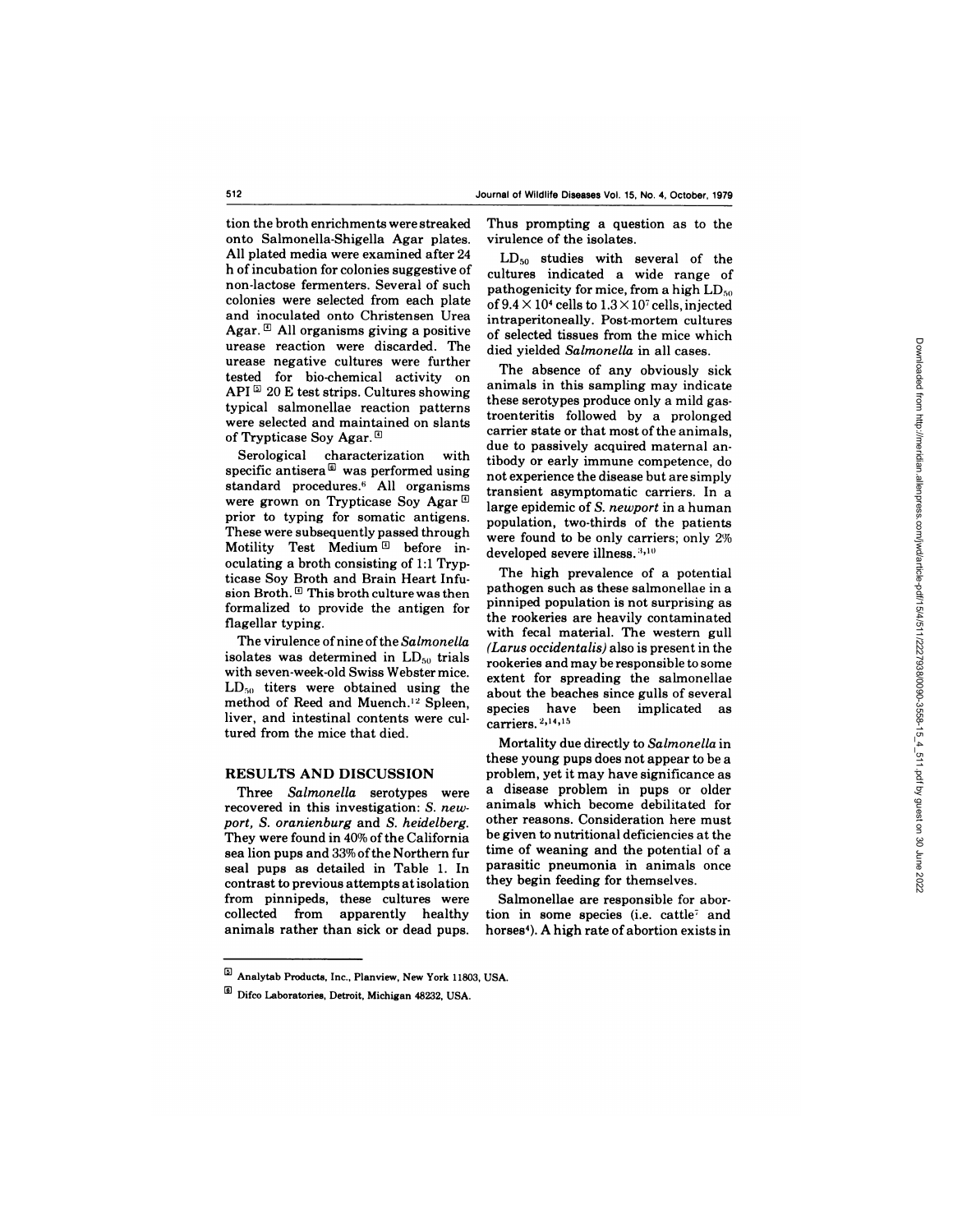TABLE 1.Number of individuals of each pinniped species from which the respective serotype(s) were isolated.

|                            | California sea lion | Northern fur seals |
|----------------------------|---------------------|--------------------|
| Salmonella Serotypes       |                     |                    |
| newport                    | 16                  | 22                 |
| heidelberg                 |                     | 4                  |
| oranienburg                | З                   |                    |
| newport and oranienburg    |                     |                    |
| oranienburg and heidelberg |                     |                    |
| newport and heidelberg     |                     |                    |

San Miguel Island rookery,<sup>5,8</sup> but to date vestigate the possibiity that these selective culture techniques for salmonellae may be involved in the abor-*Salmonella* isolation have not been used tions and to further study the disease in in the study of the problem. young pinnipeds.

the California sea lion population at the An effort is now underway to in-

#### **Acknowledgements**

We would like to acknowledge the assistance of Robert DeLong, National Marine Fisheries Service, and Dr. Alvin Smith, Naval Ocean Systems Center, in specimen collection and Marilyn Dahlheim, National Marine Fisheries Services, for her technical assistance. The study was supported in part by the Office of Naval Research, Microbiology Program.

### **LITERATURE CITED**

- 1. BENDER, T.R., T.S. JONES, W.E. DeWITT, G.J. KAPLAN, A.R. SASLOW, S.E. NEVIUS, P.S. CLARK and E.J. GANGAROSA. 1972. Salmonellosis associated with whale meat in an eskimo community. Am. J. Epidemiol. 66: 153-160.
- 2. BERG, RW. and A.W. ANDERSON. 1972. Salmonellae and *Edwardsiella tarda* in gull feces: A source of contamination in fish processing plants. **Appl.** Microbiol. 24: 501-503.
- 3. BILLE, B., T. MELLBIN and F. NORDBRING. 1964. An extensive outbreak of gastroenteritis caused **by** *Salmonella newport.* **Acta. Med. Scand. 175:557-** 567.
- 4. BUXTON, A. 1957. *Salmonellosis in Animals.* Farnham Royal, **Bucks,** England.
- 5. DELONG, R.L, W.G. GILMARTIN and J.G. SIMPSON. 1973. Premature births **in** California sea lions: Association with high organochlorine pollutant residue levels. Science 181: 1168-1170.
- **6. EDWARDS, R.R.** and W.H. EWING. 1972. *Identification of Enterobacteriaceae,* **3rd ed.** Burgess Publ. **Co.,** Minneapolis, Minnesota.
- 7. FIELD, **H.I.** 1948. A Survey of bovine salmonellosis in Mid-West Wales. Vet. J. 104: 323-339.
- 8. GILMARTIN, **W.G., R.L. DELONG, A.W. SMITH, J.C. SWEENEY, B.W.** DELAPPE, **R.W. RISEBROUGH, LA. GRINER, M.D. DAILEY and D.B.** PEAKALL 1976. Premature parturition **in the** California sea lion. J. Wildl. Dis. 12: 104-115.
- **9. JELLISON, W.L and K.C. MILNER. 1958. Salmonellosis (bacillary dysentery) of** fur seals. **J. Wildl. Manage. 22: 199-200.**